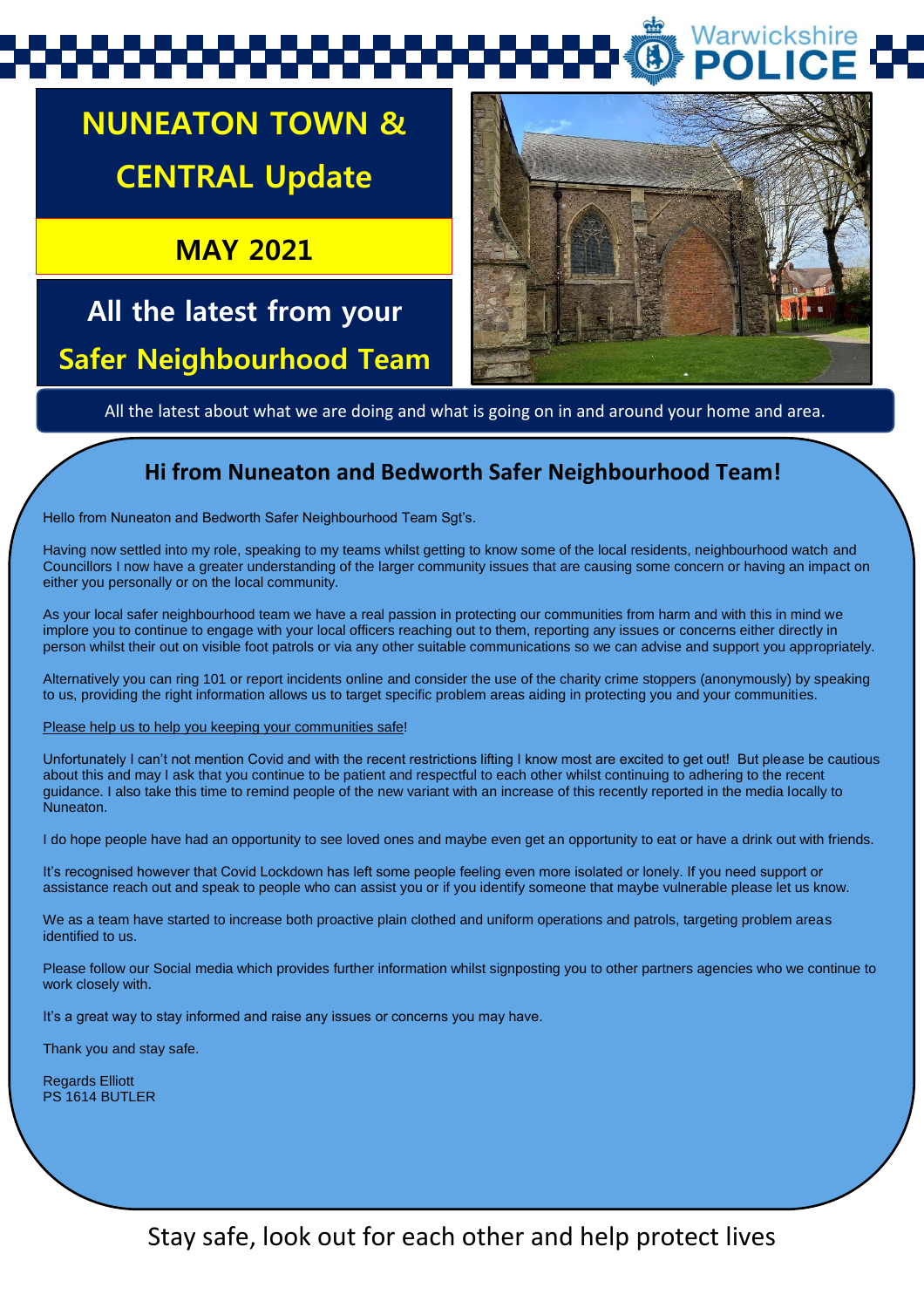Warwickshire

**Nuneaton Town &** 

1 **Neighbourhood Team Central Safer** 

**(SNT) Update** 

**How to keep up with Nuneaton Town & Central Safer** 

#### **Neighbourhood Team**

We are on Facebook: **Nuneaton and Bedworth Police** 

## **Nuneaton Town & Central Activity**

- PCSO Mollie Thompson has been working from Atherstone and will be continuing to do so for another couple of months.
- PSCO'S have been in town centre speaking to the community about their local issues within Nuneaton and also giving the opportunity to join Neighbourhood Watch Scheme. During this event 8 new members were signed up to the neighbourhood watch scheme
- The team have issued a number of Begging warning to individuals, this will continue to be monitored. We urge public to report to use if you are asked for money within Nuneaton town centre.
- A drugs warrant was executed at Jodrell Court by Proactive CID team Arrests were made. Drugs were seized and a large sum of cash.



 $\bullet$ 

- Safer neighbourhood team have been partnership working with other agencies to look at resolving issues, such as council, CGL, P3.
- 3 Anti-social behaviour warnings have been issued to youths causing issues within the town centre



Stay safe, look out for each other and help protect lives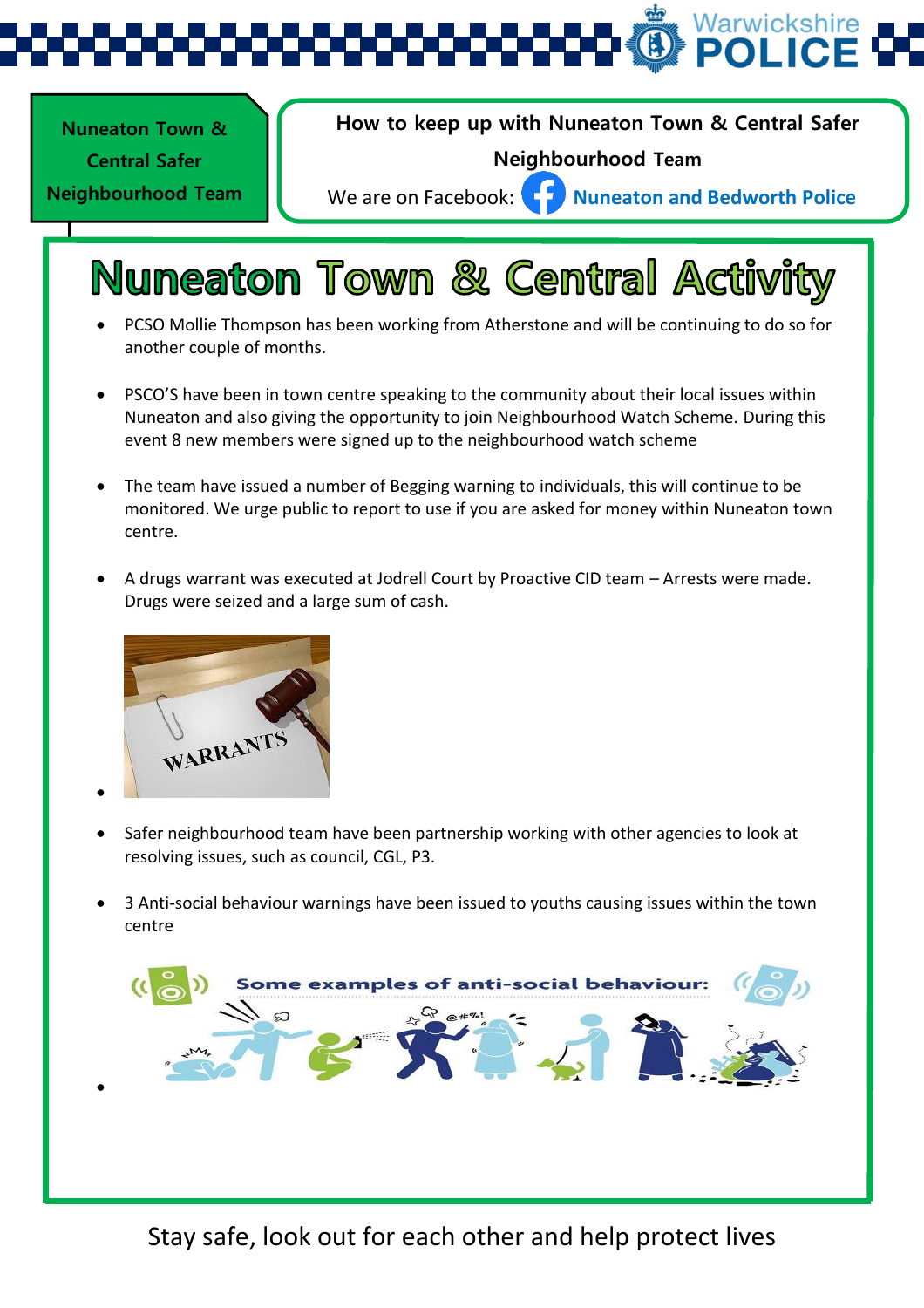

# **Update On Our Priorities**

Town Centre:

- Begging
- Alcohol issues within town centre
- Anti-social behaviour

#### Central:

- Local parking issues
- Drugs
- $\bullet$

 Gathering limits have been eased. Outdoor gatherings are limited to 30 people and indoor gatherings are limited to 6 people or 2 households (each household can include a support bubble, if eligible).

.

- New guidance on [meeting friends and family](https://www.gov.uk/guidance/meeting-friends-and-family-covid-19) emphasises personal responsibility rather than government rules. Instead of instructing you to stay 2m apart from anyone you don't live with, you are encouraged to exercise caution and consider the [guidance on risks associated with COVID-19 and actions you can take](https://www.gov.uk/government/publications/how-to-stop-the-spread-of-coronavirus-covid-19/how-to-stop-the-spread-of-coronavirus-covid-19) to help keep you and your loved ones safe. Remember that the risks of close contact may be greater for some people than others and in some settings and circumstances, [there will be specific guidance that you will need to follow even when you are with](https://www.gov.uk/government/publications/covid-19-stay-at-home-guidance/stay-at-home-guidance-for-households-with-possible-coronavirus-covid-19-infection)  [friends and family.](https://www.gov.uk/government/publications/covid-19-stay-at-home-guidance/stay-at-home-guidance-for-households-with-possible-coronavirus-covid-19-infection)
- Indoor entertainment and attractions such as cinemas, theatres, concert halls, bowling alleys, casinos, amusement arcades, museums and children's indoor play areas are permitted to open with COVID-secure measures in place.
- People can attend indoor and outdoor events, including live performances, sporting events and business events. Attendance at these events is capped according to venue type, and attendees should follow the COVID-secure measures set out by those venues.
- Indoor hospitality venues such as restaurants, pubs, bars and cafes can reopen.
- Organised indoor sport can take place for all. This includes gym classes. It must be organised by a business, charity or public body and the organiser must take reasonable measures to reduce the risk of transmission.
- All holiday accommodation can open, including hotels and B&Bs. This can be used by groups of up to 6 or 2 households (each household can include a support bubble, if eligible).

Good to know information on restrictions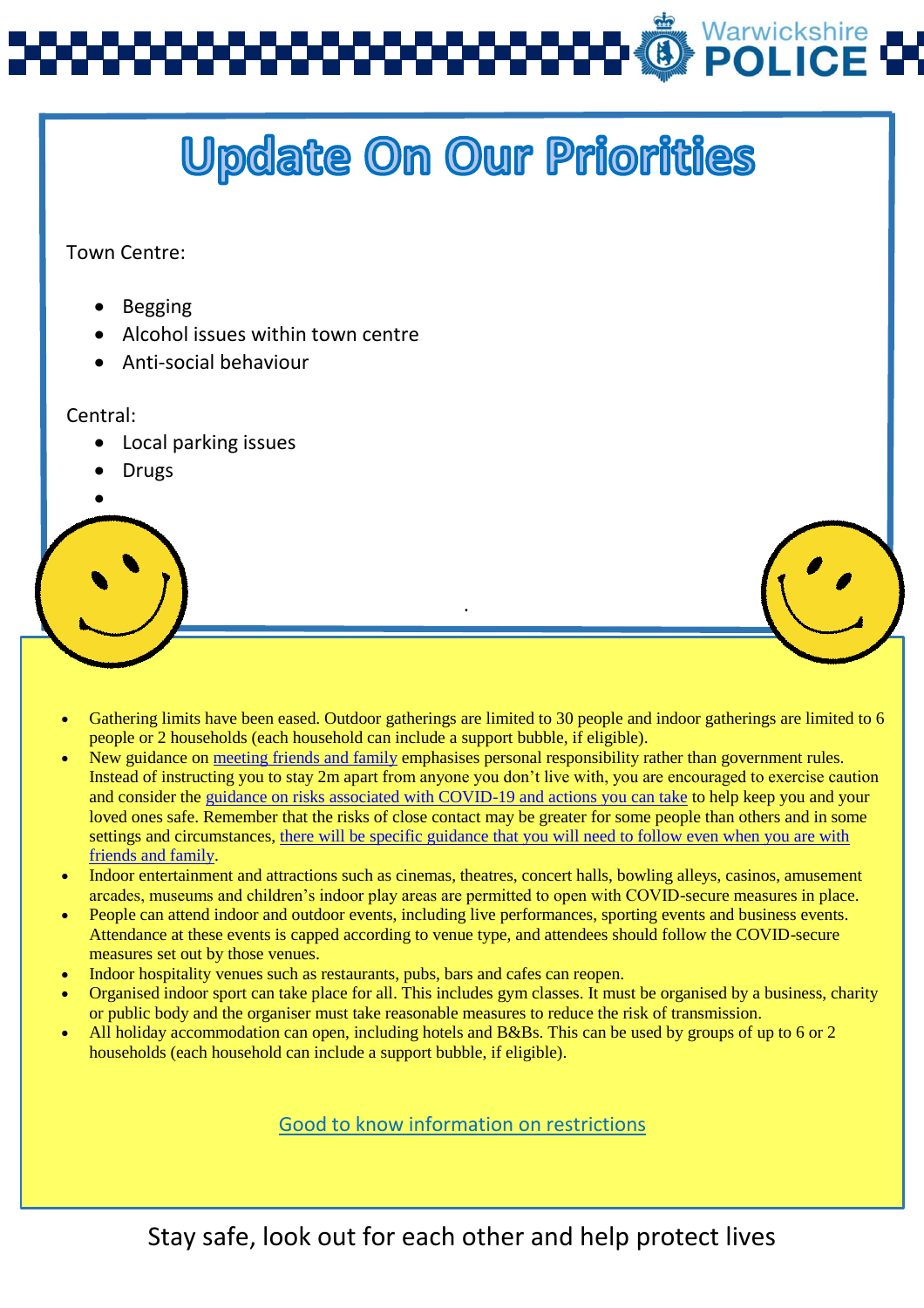# Warwickshire<br>**POLICE**

### **Warwickshire Police Update** The Nuneaton Central SNT Area covers **Abbey, Town & Wembrook** Details about your **Safer Neighbourhood Team** Sergeant Andy Scruton **PC 45** Morrissey **PC 1569** Cooper **PC 1634** Roberts **PCSO 6209** Owens **PCSO 6338** Thompson How to contact Nuneaton Town & Central SNT By email: **nc.snt@warwickshire.pnn.police.uk** By telephone: **02476 483 242 Nuneaton Town & Central SNT Monthly Message from your Beat Managers…** TOWN & CENTRAL



Nuneaton Town and Central team have had a busy month. As lockdown restrictions ease we have seen a rise in the number of people getting back out and about with normal business which is welcoming to see. We have been busy with extra patrols in the Town and around Central area. After receiving complaints about Anti-Social behaviour in the Town we have begun issuing warning letters to those involved and recently made arrests in relation to persistent begging. Those individuals have appeared in court and their cases have been adjourned. With that in mind can we please ask members of the public if they wish to give money and goods to people they do so through a registered charity and not to those persons directly. Finally, we hope as the weather continues to rise and with the upcoming Euro's we see you all out and about enjoying yourself and keeping safe.

PC 1634 Roberts, PC 1569 Cooper & PC 045 Morrissey